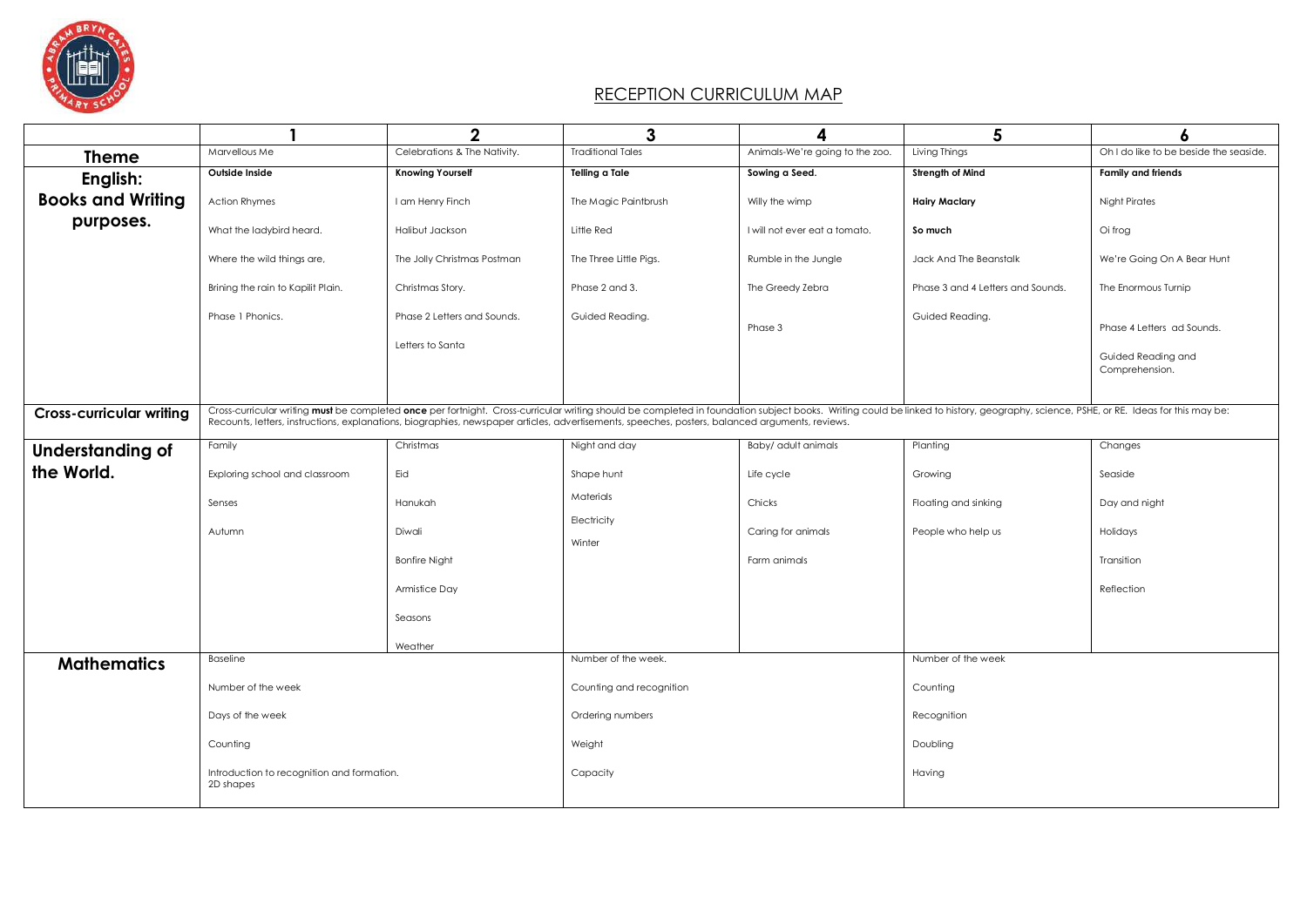|                                   | Money                                                                                                                            |                                  | Counting in 1's, 2's and 10's.                                                                                                                                                        |                                                                                                 |                                                                                                                                              | Estimating                                             |  |
|-----------------------------------|----------------------------------------------------------------------------------------------------------------------------------|----------------------------------|---------------------------------------------------------------------------------------------------------------------------------------------------------------------------------------|-------------------------------------------------------------------------------------------------|----------------------------------------------------------------------------------------------------------------------------------------------|--------------------------------------------------------|--|
|                                   | Addition                                                                                                                         |                                  | Introduction to Learn it's.<br>Numbers                                                                                                                                                |                                                                                                 | Learn It's                                                                                                                                   |                                                        |  |
|                                   | Subtraction                                                                                                                      |                                  | One more than                                                                                                                                                                         |                                                                                                 | <b>CLIC</b>                                                                                                                                  |                                                        |  |
|                                   |                                                                                                                                  |                                  | One less than<br>Addition<br>Subtraction<br>3D Shapes<br>Time<br>Patterns                                                                                                             |                                                                                                 | Directions<br>Addition                                                                                                                       |                                                        |  |
|                                   |                                                                                                                                  |                                  |                                                                                                                                                                                       |                                                                                                 | Subtraction                                                                                                                                  |                                                        |  |
|                                   |                                                                                                                                  |                                  |                                                                                                                                                                                       |                                                                                                 | Division                                                                                                                                     |                                                        |  |
|                                   |                                                                                                                                  |                                  |                                                                                                                                                                                       |                                                                                                 |                                                                                                                                              |                                                        |  |
|                                   |                                                                                                                                  |                                  |                                                                                                                                                                                       |                                                                                                 |                                                                                                                                              |                                                        |  |
|                                   |                                                                                                                                  |                                  |                                                                                                                                                                                       |                                                                                                 |                                                                                                                                              |                                                        |  |
|                                   | Symmetry                                                                                                                         |                                  |                                                                                                                                                                                       |                                                                                                 |                                                                                                                                              |                                                        |  |
| Art/DT                            | Drawing and Painting/Mechanisms                                                                                                  | Painting/Cooking and Nutrition.  | <b>Printing/Structures</b>                                                                                                                                                            | <b>Textiles</b>                                                                                 | Collage/ Cooking and Nutrition                                                                                                               | Sculpture/Structures                                   |  |
|                                   | Self portraits                                                                                                                   | <b>Bonfire Pictures</b>          | Painting and Collage                                                                                                                                                                  | Mini beasts                                                                                     | Music with Chimes.                                                                                                                           | Music with Chimes.                                     |  |
|                                   | Learning how to use equipment.                                                                                                   | Christmas decorations            | Weavings                                                                                                                                                                              | Easter Art                                                                                      | Drawing plants                                                                                                                               | Observational drawings.                                |  |
|                                   | Sound walk around school.                                                                                                        | Calendars                        | Colour mixing                                                                                                                                                                         | <b>Butterfly symmetry</b>                                                                       | Junk modelling transport                                                                                                                     |                                                        |  |
|                                   |                                                                                                                                  | Cards                            | 3D models                                                                                                                                                                             | Underwater animals                                                                              |                                                                                                                                              |                                                        |  |
|                                   |                                                                                                                                  | Christmas Play                   | Instruments                                                                                                                                                                           |                                                                                                 |                                                                                                                                              |                                                        |  |
|                                   |                                                                                                                                  | Night and Day                    |                                                                                                                                                                                       |                                                                                                 |                                                                                                                                              |                                                        |  |
| Communication<br>and Language.    | Talking about ourselves, family,<br>friends, children and adults in school.                                                      | Sharing news.<br>Christmas Play. | Discussion around seasons. Where<br>we live and the types of buildings<br>in Bamfurlong.                                                                                              | Discussion about pets at home.<br>Animals at the farm and the zoo.<br>Recount visit to The Zoo. | Discussions about different living<br>things and environments.                                                                               | Discussion about Holidays and<br>transition to Year 1. |  |
| Computing                         | Exploring hardware.                                                                                                              | Instructions.                    | <b>Beebots</b>                                                                                                                                                                        | Complete a simple computer                                                                      | Using a computer                                                                                                                             | Using a computer.                                      |  |
| <b>Music</b>                      | programme.<br>Me, Christmas, Our World, Bear Funk and CHIME.                                                                     |                                  |                                                                                                                                                                                       |                                                                                                 |                                                                                                                                              |                                                        |  |
| <b>PSHE</b><br><b>RE</b><br>Loric | All about me, my special people, my feelings.<br>Diwali and Christmas.<br>Being special.<br>Olly Organisation and Raj Resilience |                                  | Keeping my body safe, keeping safe online and listening to my feelings.<br>Chinese New Year, Easter and Noah's Ark.<br>Special stories.<br>Izzy Initiative and Charlie Communication. |                                                                                                 | When things go wrong, healthy eating, exercise and sleep, seasons, life stages<br>and me and my body.<br>Special people.<br>Laura leadership |                                                        |  |
| Role Play.                        | Home Corner                                                                                                                      | Santas Workshop                  | Cafe                                                                                                                                                                                  | Supermarket                                                                                     | Garden Centre                                                                                                                                | <b>Travel Agents</b>                                   |  |
| Physical                          | Our Bodies                                                                                                                       | Dance                            | Keeping Healthy<br>Active Living                                                                                                                                                      | Introduction to data                                                                            | Balance<br>Handwriting                                                                                                                       | Sport's Day<br>Competitive games.                      |  |
| Development                       | Following Instructions                                                                                                           | Handwriting                      | Handwriting                                                                                                                                                                           |                                                                                                 |                                                                                                                                              |                                                        |  |